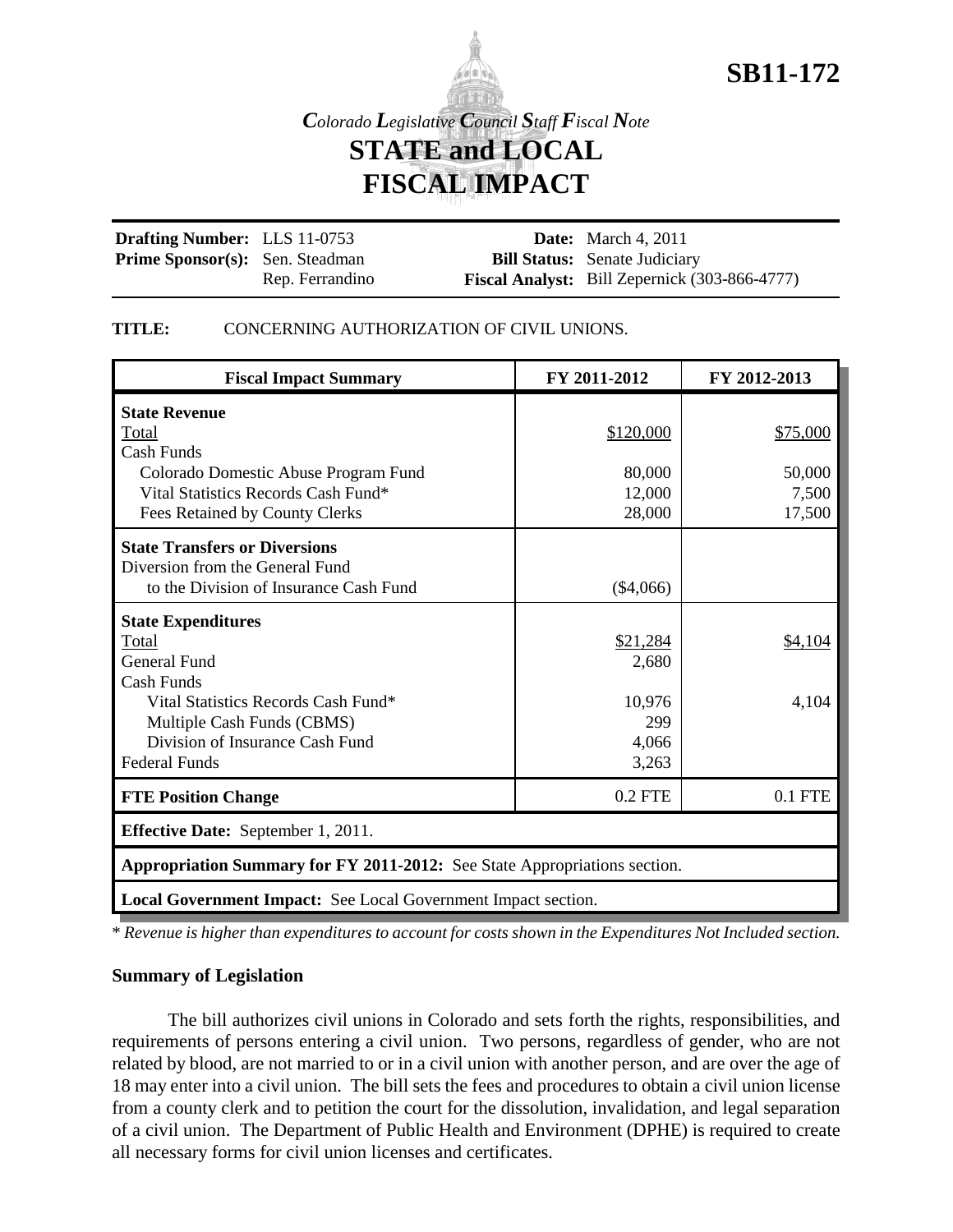March 4, 2011

The bill grants persons in civil unions the same benefits, protections, and responsibilities under law as granted to spouses and specifies that persons in a civil union are covered under the statutory definitions of dependent, spouse, next of kin, family, immediate family, and other terms in law indicating a familial or spousal relationship. The bill applies the laws of domestic relations (i.e., divorce, child custody, property division, child support, etc.) to persons in civil unions.

The bill applies the benefits, protections, and responsibilities of spouses to parties to civil unions in several areas, including, among other things, estate law; workers' compensation benefits; torts and causes of action based on spousal status; probate law; adoption law; group benefit plans for state employees; Public Employees' Retirement Association (PERA) benefits; access to domestic abuse programs and protections; victim compensation; emergency medical care and visitation; visitation in correctional and other types of facilities; end-of-life care and other issues relating to medical care; access to life and health insurance policies as a dependent by a party to a civil union; and others. The bill also outlines the privileged relationship between persons in a civil union and rules for testimony and examination of persons in a civil union against the other person.

The bill specifies judicial jurisdiction over civil union cases and recognizes same-sex unions from other states as civil unions in Colorado, regardless of the name used for the relationship in the other state (marriage, domestic partnership, etc.). The Department of Revenue is required to convene a committee to examine issues related to the tax treatment of persons in civil unions and to make recommendations. Under the bill, persons in a civil union cannot file a joint state income tax return.

#### **State Revenue**

**The bill is expected to increase state cash fund revenue by \$120,000 in FY 2011-12 and by \$75,000 in FY 2012-13.** This revenue is from fees paid by persons obtaining civil union licenses and is distributed to several funds and agencies. The fee for a civil union license is estimated to be \$30.00. Of this amount, \$27.00 is set in the bill and \$3.00 is assumed based on fees collected by DPHE for marriage licenses and allowed under the bill to support vital records operations at the state level. Based on this fee, it is assumed that \$7.00 will be retained by counties, \$3.00 will go to the Vital Statistics Records Cash Fund in the DPHE, and \$20.00 will go to the Colorado Domestic Abuse Program Fund in the Department of Human Services (DHS). Table 1 provides a breakdown of this revenue by fund and agency, and the section below discusses the fee impact and estimated number of civil unions.

*Fee impact on individuals and families.* Section 2-2-322, C.R.S., requires legislative service agency review of measures which create or increase any fee collected by a state agency. The fees created by this bill are discussed below.

*Civil union license fees.* As mentioned above, the total fee for a civil union license is expected to be \$30.00*.* The fiscal note assumes that **4,000 couples will enter a civil union in FY 2011-12 and 2,500 will enter a civil union in FY 2012-13**. The first-year total includes 3,000 same-sex couples and 1,000 opposite-sex couples, and the second-year amount includes 1,500 same-sex couples and 1,000 opposite-sex couples. The number of same-sex civil unions is based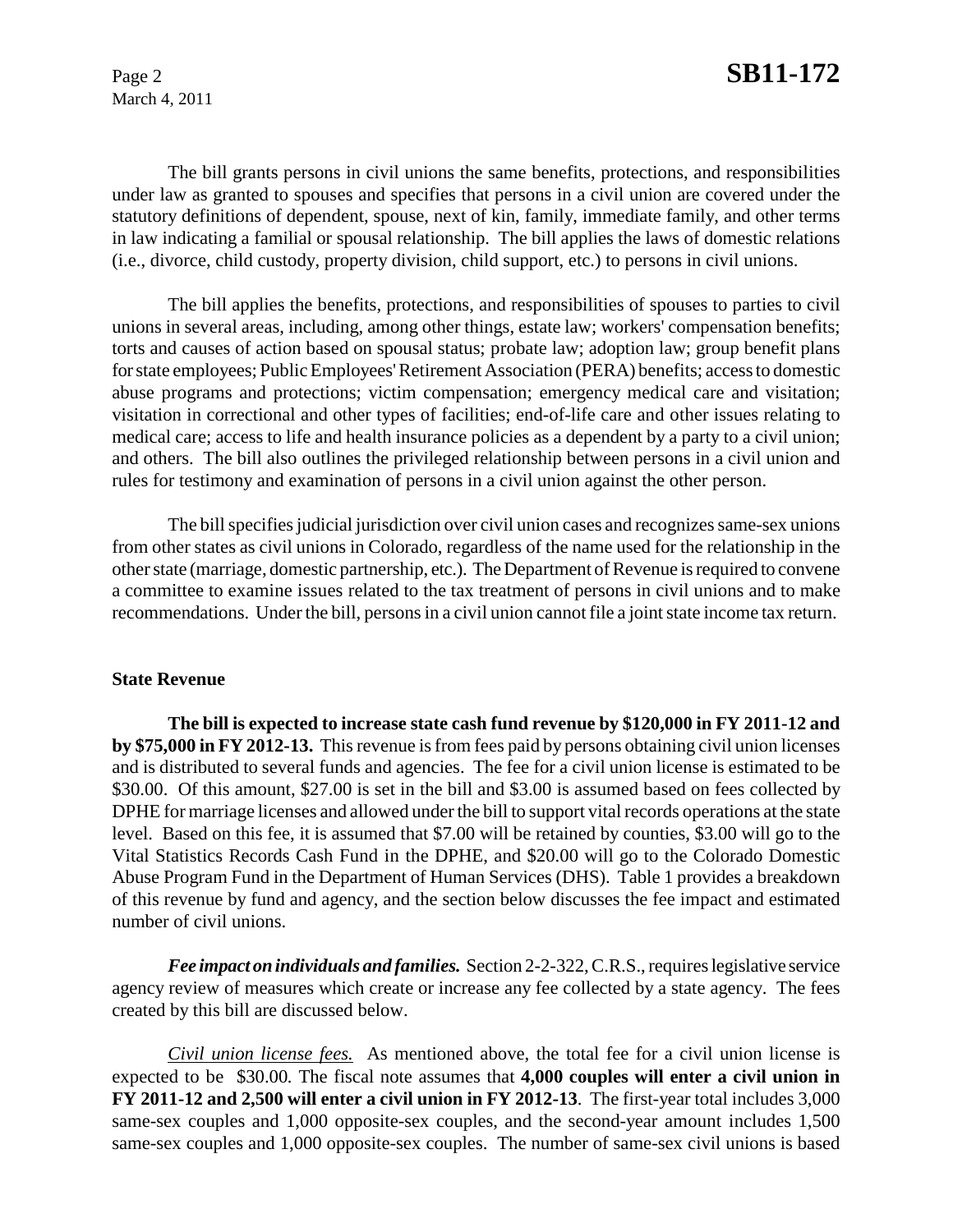on the number of civil unions that have occurred in other states, adjusted by population. The number of opposite-sex civil unions represents people entering civil unions who would not have married otherwise. Based on the fee and population assumptions, Table 1 provided an overview of the fee impact from civil union licenses.

| Table 1. Fee Revenue under SB11-172        |                           |                               |                |
|--------------------------------------------|---------------------------|-------------------------------|----------------|
| <b>Fund / Agency</b>                       | <b>Number</b><br>Affected | <b>Portion of</b><br>\$30 Fee | <b>Revenue</b> |
| FY 2011-12                                 |                           |                               |                |
| Colorado Domestic Abuse Program Fund (DHS) |                           | \$20.00                       | \$80,000       |
| Vital Statistics Records Cash Fund (DPHE)  | 4,000                     | 3.00                          | 12,000         |
| Fees Retained by County Clerks             |                           | 7.00                          | 28,000         |
| <b>TOTAL</b>                               | 4,000                     | \$30.00                       | \$120,000      |
| FY 2012-13                                 |                           |                               |                |
| Colorado Domestic Abuse Program Fund (DHS) |                           | \$20.00                       | \$50,000       |
| Vital Statistics Records Cash Fund (DPHE)  | 2,500                     | 3.00                          | 7,500          |
| Fees Retained by County Clerks             |                           | 7.00                          | 17,500         |
| <b>TOTAL</b>                               | 2,500                     | \$30.00                       | \$75,000       |

*Court fees.* The bill also sets docket fees for filing petitions for dissolution of a civil union, declaration of invalidity of a civil union, legal separation, or declaratory judgement concerning the status of a civil union. In these types of cases, the petitioner is charged \$230 and the respondent is charged \$116. Revenue from these fees are distributed to various funds according to current law, including the Performance-based Collaborative Management Incentive Cash fund, the Colorado Children's Trust Fund, the Judicial Stabilization Fund, the General Fund, and several others. Fee revenue for dissolution of civil unions and similar cases is not expected to be significant in the first several years after the bill is implemented. Also, it is unknown how many cases will result. Therefore, the exact amount of revenue and its distribution cannot be estimated.

#### **State Transfers or Diversions**

This bill diverts \$4,066 from the General Fund in FY 2011-12 to the Division of Insurance Cash Fund. This revenue diversion occurs because the bill increases costs in the Department of Regulatory Agencies (DORA), Division of Insurance, which is funded with premium tax revenue that would otherwise be credited to the General Fund.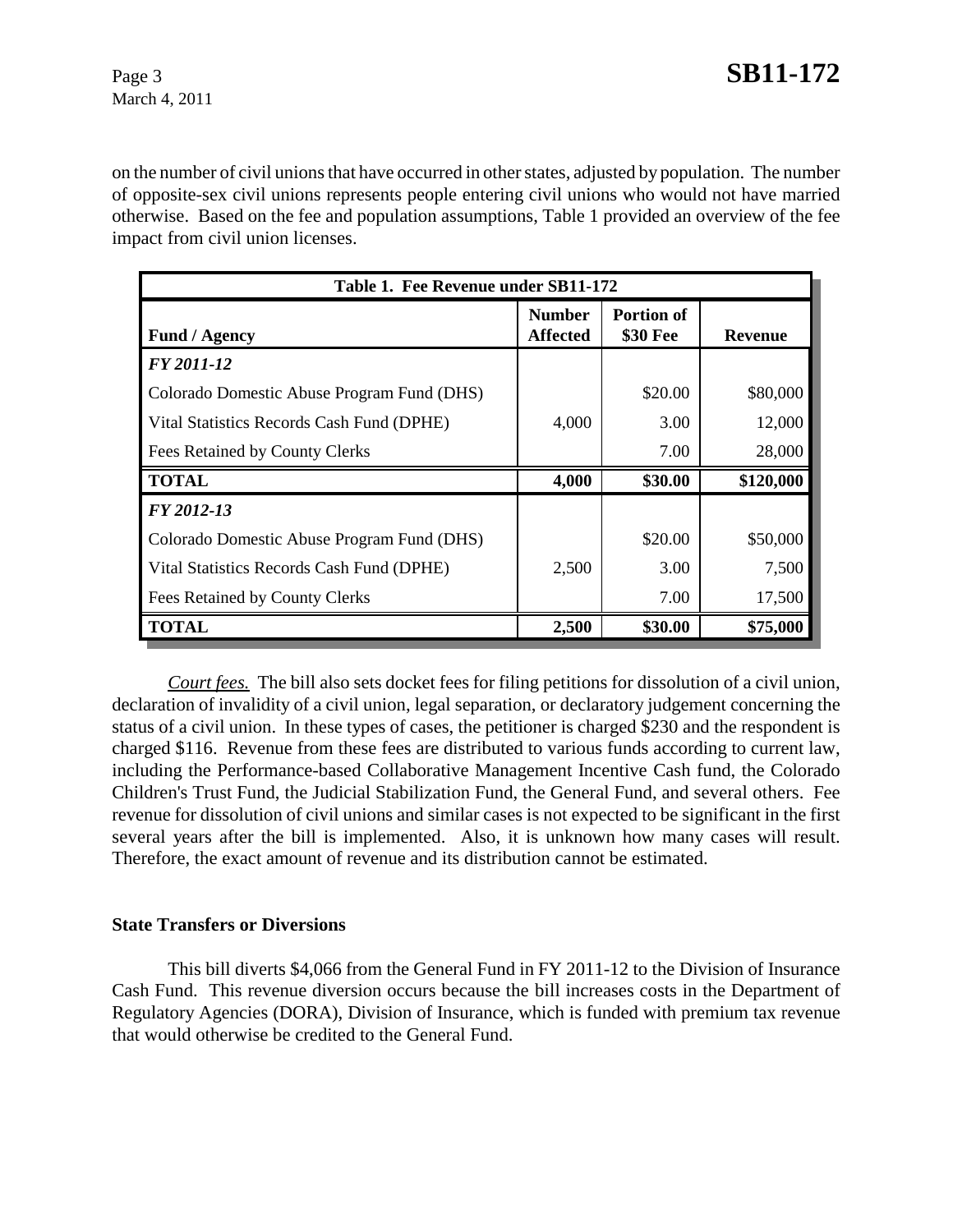## **State Expenditures**

The bill increase costs by a total of **\$21,284 and 0.2 FTE in FY 2011-12**, mostly from cash fund sources, but also including a one-time cost of \$2,680 from the General Fund. Cash fund expenditures and subsequent years are increased by **\$4,104 and 0.1 FTE in FY 2012-13**. The bill could result in other costs and savings, as discussed below, but these have not been estimated. Table 3 and the discussion below provide an overview of costs included in the fiscal note.

| Table 3. Expenditures Under SB11-172                                                                                                                                                                         |                                          |            |  |
|--------------------------------------------------------------------------------------------------------------------------------------------------------------------------------------------------------------|------------------------------------------|------------|--|
| <b>Cost Components</b>                                                                                                                                                                                       | FY 2011-12                               | FY 2012-13 |  |
| Personal Services (DPHE)                                                                                                                                                                                     | \$7,760                                  | \$3,879    |  |
| FTE (DPHE)                                                                                                                                                                                                   | 0.2                                      | 0.1        |  |
| <b>Operating Expenses (DPHE)</b>                                                                                                                                                                             | 3,216                                    | 225        |  |
| <b>CBMS</b> Modifications (DHCPF / DHS)                                                                                                                                                                      | 6,242                                    |            |  |
| Off-Cycle Insurance Filing (DORA)                                                                                                                                                                            | 4,066                                    |            |  |
| <b>TOTAL</b>                                                                                                                                                                                                 | \$21,284                                 | \$4,104    |  |
| <b>General Fund</b><br>Vital Statistics Records Cash Fund<br><b>Division of Insurance Cash Fund</b><br><b>Old Age Pension Cash Fund</b><br><b>Children's Basic Health Plan Trust</b><br><b>Federal Funds</b> | 2,680<br>10,976<br>4,066<br>295<br>3,263 | 4,104      |  |

*Department of Public Health and Environment.* The bill increases costs in the DPHE by \$10,976 and 0.2 FTE in FY 2011-12,and by \$4,104 and 0.1 FTE in subsequent years. These costs are paid from the Vital Statistics Records Cash Fund and are for staff to review civil unions records submitted by county clerks, follow-up on any problematic records, and in the first year, develop forms and procedures. Operating costs include some minor computer system changes in the first year and printing costs for civil union certificates.

*Department of Regulatory Agencies.* An increase in expenditures of \$4,066 in the DORA is expected for FY 2011-12, paid from the Division of Insurance Cash Fund. Insurance companies make annual filings to the division in January. Because this bill is effective on September 1, 2011, insurance companies would be required to make a special filing in regards to changes to forms and policies to incorporate civil unions, and the division would be required to review the filings. The fiscal impact funds the additional staff time required to conduct the extra reviews.

*Colorado Benefits Management System (CBMS) modifications.* The Department of Health Care Policy and Financing (DHCPF) and DHS will have one-time costs of \$6,242, including \$2,680 from the General Fund, to modify CBMS. These modifications are required so that workers in county departments of social services can account for the income and resources of all persons in civil unions when determining eligibility and calculating benefits for public assistance programs. Although CBMS currently has the capacity to track information on spouses, creation of a same-sex civil union category is required because the eligibility criteria of some federal programs do not recognize same-sex relationships.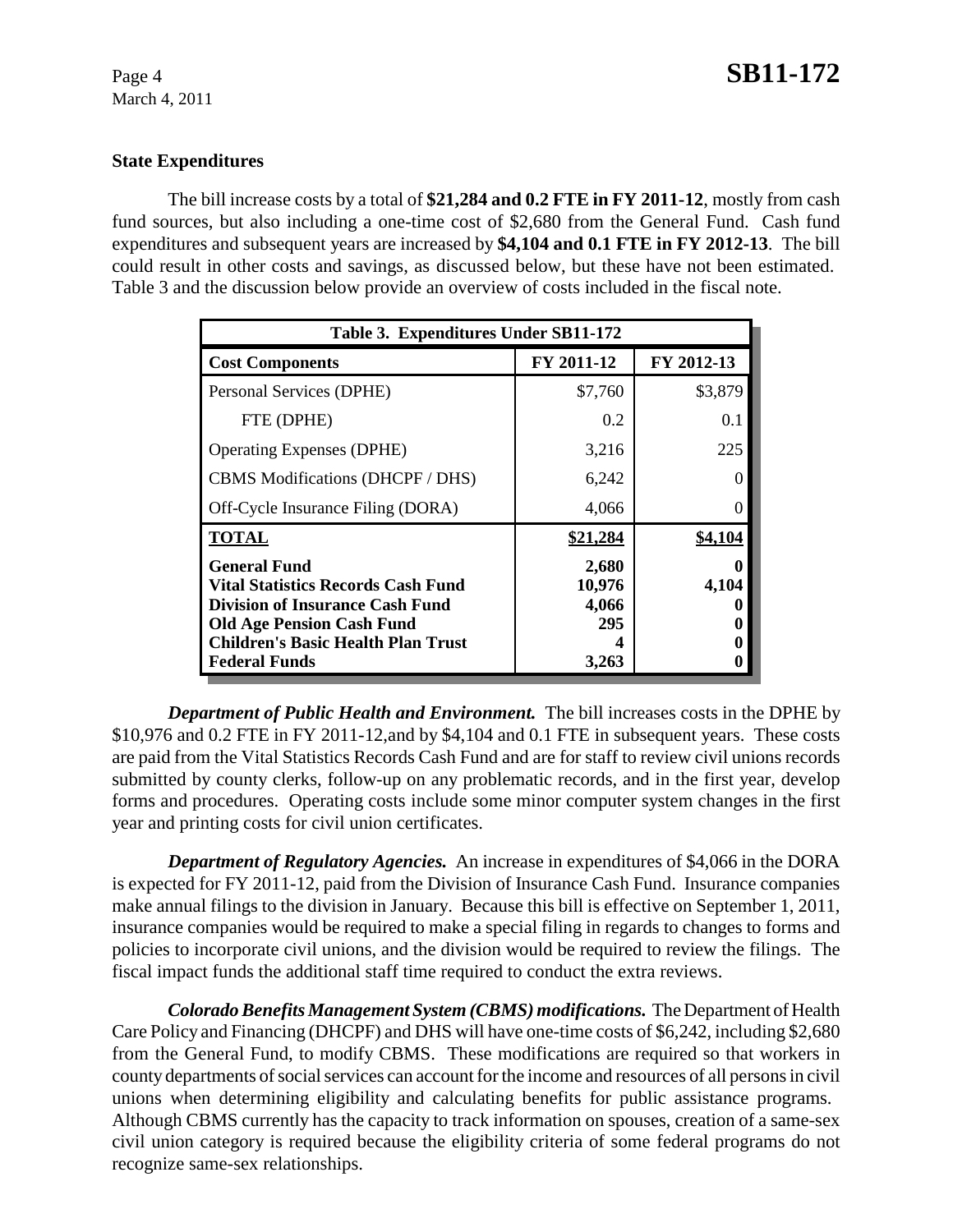March 4, 2011

*Judicial Branch.* The bill could increase workload in the courts from cases involving civil unions, primarily cases for the dissolution of a civil union. Caseload is not expected to increase until several years after civil unions are authorized. Because the number of cases to dissolve a civil union are anticipated to be a small percentage of all marriage and civil unions in the state, the increase in workload to the courts from these cases is expected to be minimal. Any increase in staff required by the courts in out-years will be handled through the annual budget process and costs offset by docket fees.

*Department of Revenue.* The bill requires the Department of Revenue to convene a task force to examine the tax treatment of persons in civil unions. This task is expected to take less than 200 hours of staff time and can be absorbed within existing resources; no new appropriation is required.

*Other potential costs.* Allowing people to enter into civil unions could result in costs in several areas by extending certain benefits to a party in a civil that are not currently allowed under state law. Several examples of potential costs include:

- **Medicaid** Adding a family member through a civil union could result in additional persons becoming eligible for Medicaid. Any impact is assumed to be minimal and is not estimated.
- **Colorado Works** Depending on household status and the exact benefits offered by a county, a party to a civil union could receive some benefits under the Colorado Works program. However, any increase in costs is assumed to be minimal and would be absorbed in county block grants.
- Workers' compensation A party to a civil union may be entitled to surviving spouse benefits in the event of a workplace death. Any increase, which is assumed to be minimal, would be covered through rates charged to employers.
- **State group health and dental insurance** Civil unions involving state employees could result in more employees covering a spouse through state group insurance. However, because state law already allows same-sex domestic partners to access health and dental insurance through a state employee, any increase is expected to be minimal.
- **PERA** A party to a civil union may be entitled to death and retirement benefits as a surviving spouse under PERA. However, any impact of such benefits is not expected to make a significant actuarial impact on the PERA system and persons can currently designate a same-sex beneficiary under current law.

*Potential savings.* The bill could result in savings to the state, primarily by making some persons ineligible for public assistance such as Medicaid by increasing household income beyond the eligibility threshold by adding a family member through a civil union. However, data is not available on the income and benefit status of persons likely to enter into a civil union and potential savings cannot be estimated. In addition, becoming ineligible for public assistance could be a disincentive for some people to enter into a civil union, which is another effect on potential savings that cannot currently be calculated. The fiscal note assumes that any savings to Medicaid and other public assistance programs, if realized, will be accounted for through the annual budget process.